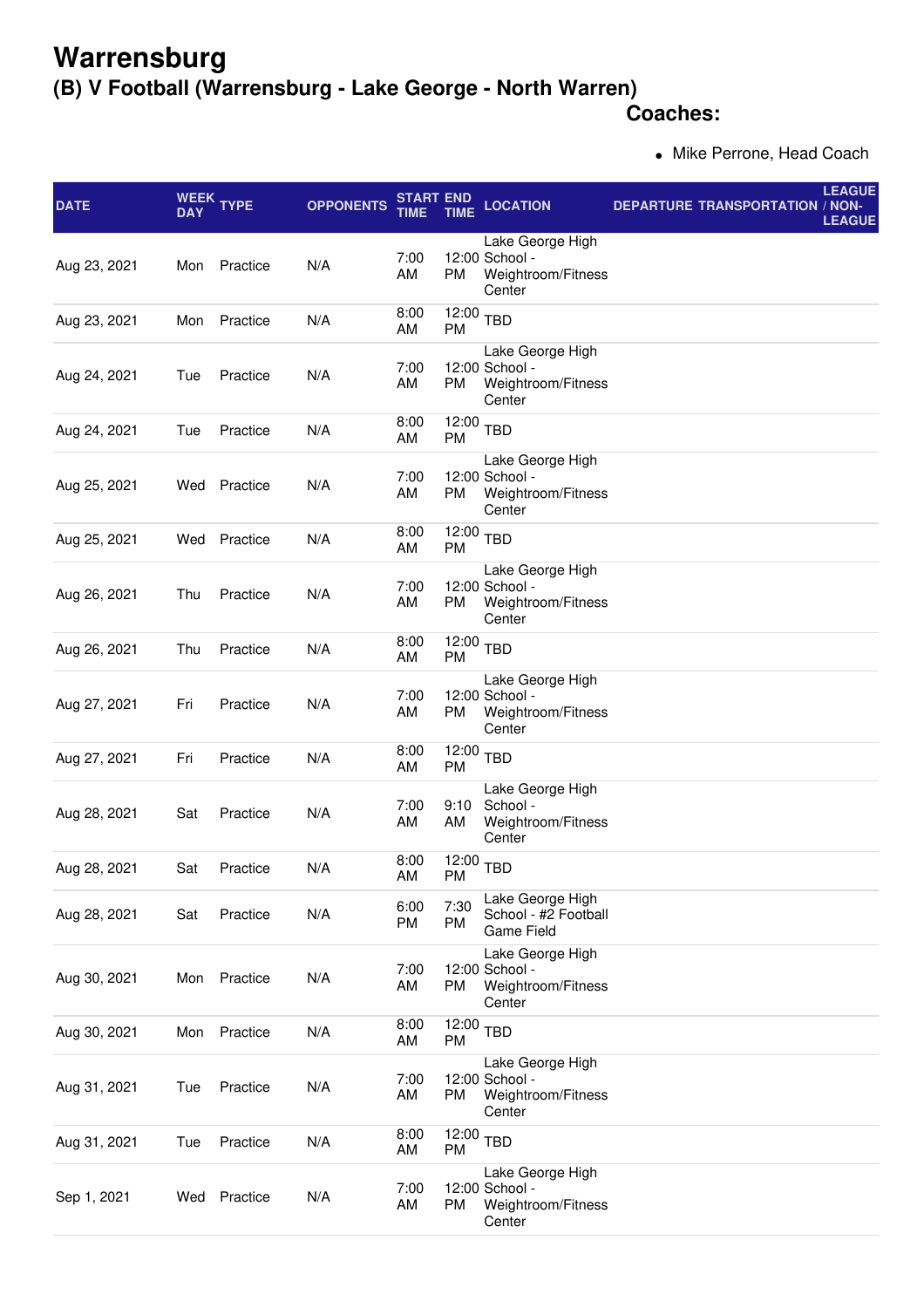| <b>DATE</b>                              | <b>DAY</b> | WEEK TYPE                                      | <b>OPPONENTS</b>                    | <b>START END</b><br>TIME | <b>TIME</b>       | <b>LOCATION</b>                                                    | <b>DEPARTURE TRANSPORTATION / NON-</b> | <b>LEAGUE</b><br><b>LEAGUE</b> |
|------------------------------------------|------------|------------------------------------------------|-------------------------------------|--------------------------|-------------------|--------------------------------------------------------------------|----------------------------------------|--------------------------------|
| Sep 1, 2021                              | Wed        | Practice                                       | N/A                                 | 3:30<br>PM               | 7:30<br>PM        | <b>TBD</b>                                                         |                                        |                                |
| Sep 2, 2021                              | Thu        | Practice                                       | N/A                                 | 7:00<br>AM               | <b>PM</b>         | Lake George High<br>12:00 School -<br>Weightroom/Fitness<br>Center |                                        |                                |
| Sep 2, 2021                              | Thu        | Practice                                       | N/A                                 | 3:30<br><b>PM</b>        | 7:30<br>PM        | <b>TBD</b>                                                         |                                        |                                |
| Sep 3, 2021                              | Fri        | Practice                                       | N/A                                 | 8:00<br>AM               | 10:00<br>AM       | Lake George High<br>School - #3 Football<br><b>Practice Field</b>  |                                        |                                |
| Sep 3, 2021                              | Fri        | Practice                                       | N/A                                 | 8:00<br>AM               | 12:00<br>PM       | <b>TBD</b>                                                         |                                        |                                |
| Sep 4, 2021                              | Sat        | Scrimmage                                      | Moriah @<br>Ausable<br>Valley       | 10:00<br>AM              |                   | Ausable Valley HS                                                  |                                        | <b>NL</b>                      |
| Sep 4, 2021                              | Sat        | Regular<br>Season                              | Cairo-<br>Durham (C-<br>D/Catskill) | 1:00<br><b>PM</b>        | 3:30<br>PM        | Warrensburg High<br>School                                         |                                        | <b>NL</b>                      |
| Sep 5, 2021                              | Sun        | Practice                                       | N/A                                 | 9:00<br>AM               | AM                | Lake George High<br>10:30 School -<br>Weightroom/Fitness<br>Center |                                        |                                |
| Sep 6, 2021                              | Mon        | Practice                                       | N/A                                 | 3:45<br>PM               | 5:30<br>PM        | Lake George High<br>School - #3 Football<br><b>Practice Field</b>  |                                        |                                |
| Sep 7, 2021                              | Tue        | Practice                                       | N/A                                 | 3:30<br><b>PM</b>        | 6:30<br>PM        | <b>TBD</b>                                                         |                                        |                                |
| CANCELLED Sep<br>7, 2021                 | Tue        | Practice                                       | N/A                                 | 3:45<br>PM               | 5:30<br>PM        | Lake George High<br>School - #3 Football<br><b>Practice Field</b>  |                                        |                                |
| Sep 8, 2021                              | Wed        | Practice                                       | N/A                                 | 3:30<br><b>PM</b>        | 6:30<br>PM        | <b>TBD</b>                                                         |                                        |                                |
| Sep 8, 2021                              | Wed        | Practice                                       | N/A                                 | 3:45<br>PM               | 5:30<br>PM        | Lake George High<br>School - #3 Football<br><b>Practice Field</b>  |                                        |                                |
| Sep 9, 2021                              | Thu        | Practice                                       | N/A                                 | 3:30<br>PM               | 6:30<br><b>PM</b> | <b>TBD</b>                                                         |                                        |                                |
| CANCELLED Sep<br>9, 2021                 | Thu        | Practice                                       | N/A                                 | 3:45<br>PM               | 5:30<br>PM        | Lake George High<br>School - #3 Football<br><b>Practice Field</b>  |                                        |                                |
| Sep 10, 2021                             | Fri        | Practice                                       | N/A                                 | 3:30<br>PM               | 6:30<br>PM        | <b>TBD</b>                                                         |                                        |                                |
| POSTPONED Sep <sub>Fri</sub><br>10, 2021 |            | Regular<br>Season                              | Stillwater                          | 7:00<br>PM               |                   | Lake George High<br>School - #2 Football<br><b>Game Field</b>      |                                        | L                              |
| Sep 11, 2021                             | Sat        | Regular<br>Season (vs<br>Helderberg<br>Valley) | Berne-Knox-<br>Westerlo             | 1:00<br>PM               |                   | Warrensburg High<br>School                                         |                                        | L                              |
| Sep 13, 2021                             | Mon        | Practice                                       | N/A                                 | 3:30<br>PM               | 6:30<br>PM        | <b>TBD</b>                                                         |                                        |                                |
| Sep 14, 2021                             | Tue        | Practice                                       | N/A                                 | 3:30<br>PM               | 6:30<br>PM        | <b>TBD</b>                                                         |                                        |                                |
| Sep 15, 2021                             | Wed        | Practice                                       | N/A                                 | <b>TBD</b>               | 6:30<br>PM        | <b>TBD</b>                                                         |                                        |                                |
| Sep 16, 2021                             | Thu        | Practice                                       | N/A                                 | 3:30<br>PM               | 6:30<br>PM        | <b>TBD</b>                                                         |                                        |                                |
| Sep 17, 2021                             | Fri        | Practice                                       | N/A                                 | 3:45<br>PM               | 5:30<br>PM        | Lake George High<br>School - #3 Football<br><b>Practice Field</b>  |                                        |                                |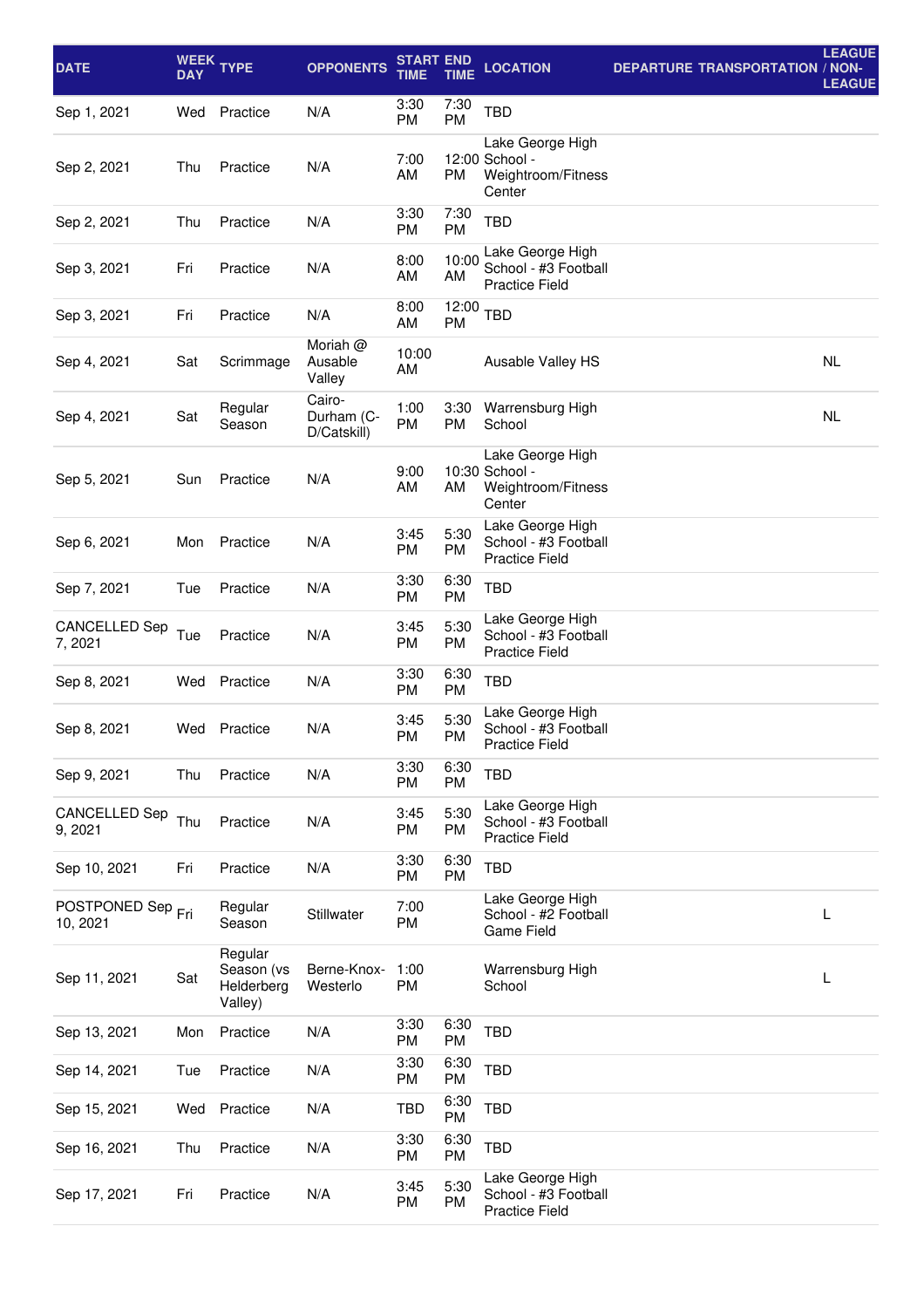| <b>DATE</b>                   | <b>DAY</b> | WEEK TYPE         | <b>OPPONENTS</b>                   | START END         | TIME              | <b>LOCATION</b>                                                   |                                              | <b>DEPARTURE TRANSPORTATION / NON-</b>                                   | <b>LEAGUE</b><br><b>LEAGUE</b> |
|-------------------------------|------------|-------------------|------------------------------------|-------------------|-------------------|-------------------------------------------------------------------|----------------------------------------------|--------------------------------------------------------------------------|--------------------------------|
| Sep 17, 2021                  | Fri        | Regular<br>Season | @<br>Canajoharie                   | 7:00<br><b>PM</b> |                   | Canajoharie HS                                                    | Warrensburg High School<br>Central<br>School | <b>Bus/Driver: Departure Point:</b><br><b>Departure Time:</b><br>3:45 PM | L                              |
| Sep 18, 2021                  | Sat        | Practice          | N/A                                | 3:00<br><b>PM</b> | 4:45<br><b>PM</b> | Lake George High<br>School - #3 Football<br><b>Practice Field</b> |                                              |                                                                          |                                |
| Sep 19, 2021                  | Sun        | Practice          | N/A                                | 3:00<br><b>PM</b> | 4:30<br><b>PM</b> | Lake George High<br>School -<br>Weightroom/Fitness<br>Center      |                                              |                                                                          |                                |
| Sep 20, 2021                  | Mon        | Practice          | N/A                                | 3:00<br>PM        | 5:30<br><b>PM</b> | Lake George High<br>School -<br>Weightroom/Fitness<br>Center      |                                              |                                                                          |                                |
| POSTPONED Sep Mon<br>20, 2021 |            | Regular<br>Season | @ Chatham                          | 6:00<br><b>PM</b> |                   | <b>Football Field</b>                                             |                                              |                                                                          | L                              |
| Sep 21, 2021                  | Tue        | Practice          | N/A                                | 3:45<br><b>PM</b> | 6:00<br><b>PM</b> | Lake George High<br>School - #3 Football<br><b>Practice Field</b> |                                              |                                                                          |                                |
| Sep 22, 2021                  | Wed        | Practice          | N/A                                | 3:00<br><b>PM</b> | 6:00<br><b>PM</b> | Lake George High<br>School -<br>Weightroom/Fitness<br>Center      |                                              |                                                                          |                                |
| Sep 23, 2021                  | Thu        | Practice          | N/A                                | 3:45<br>PM        | 5:45<br><b>PM</b> | Lake George High<br>School - #3 Football<br><b>Practice Field</b> |                                              |                                                                          |                                |
| Sep 24, 2021                  | Fri        | Practice          | N/A                                | 3:30<br>PM        | 5:30<br><b>PM</b> | Lake George High<br>School - #3 Football<br><b>Practice Field</b> |                                              |                                                                          |                                |
| Sep 25, 2021                  | Sat        | Regular<br>Season | @<br>Canajoharie                   | 1:00<br><b>PM</b> |                   | Canajoharie HS                                                    |                                              |                                                                          | L                              |
| Sep 25, 2021                  | Sat        | Regular<br>Season | @ Granville                        | 1:00<br><b>PM</b> |                   | Sam Eppolito<br><b>Football Field</b>                             | <b>Bus/Driver: High School</b>               | <b>Departure Point:</b><br>Warrensburg Departure Time:<br>10:30 AM       | L                              |
| Sep 27, 2021                  | Mon        | Practice          | N/A                                | 3:00<br>PM        | 5:30<br><b>PM</b> | Lake George High<br>School -<br>Weightroom/Fitness<br>Center      |                                              |                                                                          |                                |
| Sep 28, 2021                  | Tue        | Practice          | N/A                                | 3:45<br>PM        | 6:00<br><b>PM</b> | Lake George High<br>School - #3 Football<br><b>Practice Field</b> |                                              |                                                                          |                                |
| Sep 29, 2021                  | Wed        | Practice          | N/A                                | 3:00<br>PM        | 6:00<br><b>PM</b> | Lake George High<br>School -<br>Weightroom/Fitness<br>Center      |                                              |                                                                          |                                |
| Sep 30, 2021                  | Thu        | Practice          | N/A                                | 3:45<br>PM        | 5:30<br><b>PM</b> | Lake George High<br>School - #3 Football<br><b>Practice Field</b> |                                              |                                                                          |                                |
| Oct 1, 2021                   | Fri        | Regular<br>Season | Cambridge<br>(Cambridge-<br>Salem) | 7:00<br>PM        |                   | Warrensburg High<br>School                                        |                                              |                                                                          | L                              |
| Oct 1, 2021                   | Fri        | Regular<br>Season | Granville                          | 7:00<br>PM        |                   | Lake George High<br>School - #2 Football<br><b>Game Field</b>     |                                              |                                                                          | L                              |
| Oct 4, 2021                   | Mon        | Practice          | N/A                                | 3:45<br>PM        | 5:30<br><b>PM</b> | Lake George High<br>School -<br>Weightroom/Fitness<br>Center      |                                              |                                                                          |                                |
| Oct 5, 2021                   | Tue        | Practice          | N/A                                | 3:30<br>PM        | 6:00<br><b>PM</b> | Lake George High<br>School - #3 Football<br><b>Practice Field</b> |                                              |                                                                          |                                |